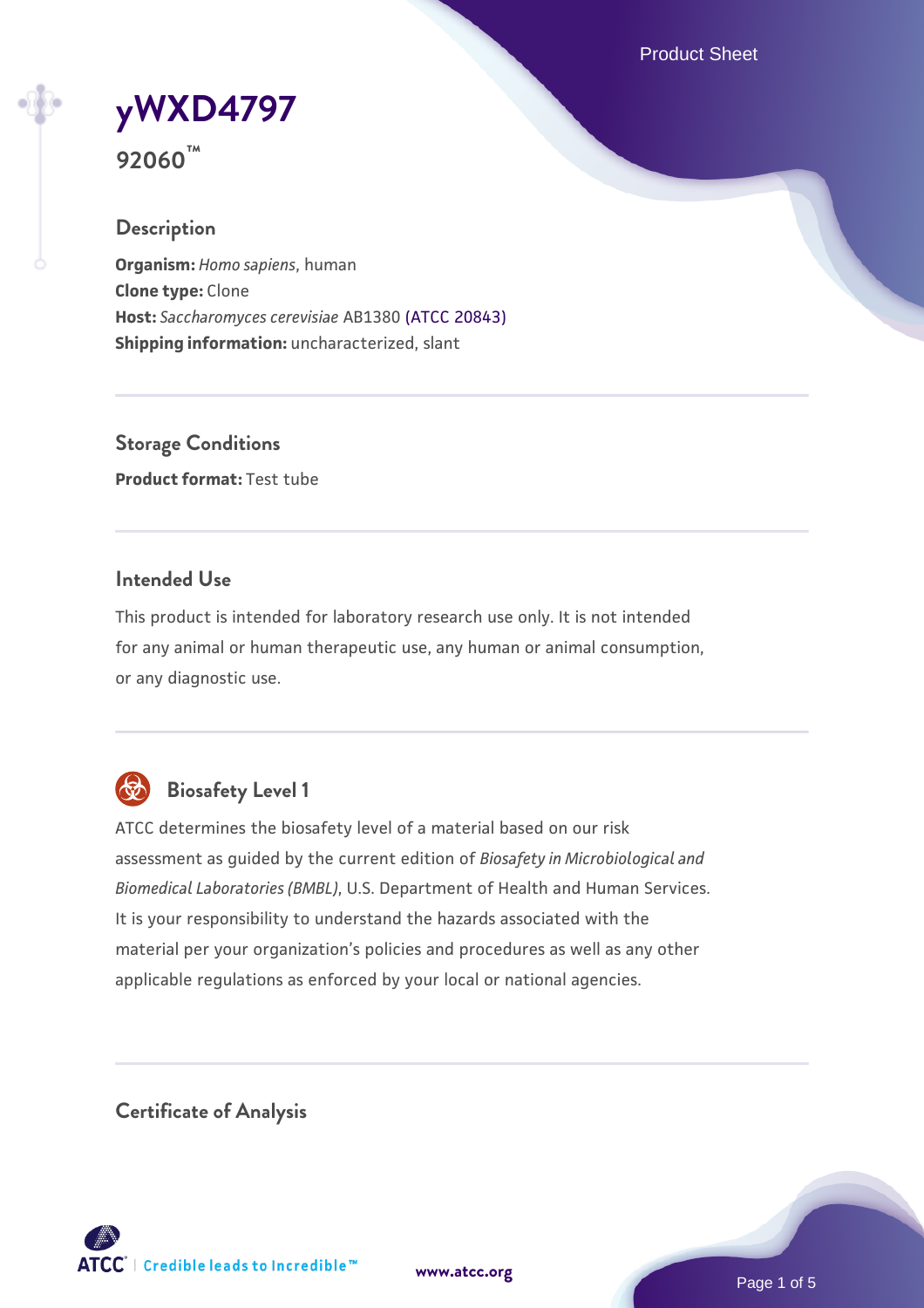

For batch-specific test results, refer to the applicable certificate of analysis that can be found at www.atcc.org.

### **Insert Information**

**Type of DNA:** genomic **Genome:** Homo sapiens **Chromosome:** X X pter-q27.3 **Gene name:** DNA Segment, single copy **Gene product:** DNA Segment, single copy [DXS3764] **Gene symbol:** DXS3764 **Contains complete coding sequence:** Unknown **Insert end:** EcoRI

#### **Vector Information**

**Construct size (kb):** 315.0 **Intact vector size:** 11.454 **Vector name:** pYAC4 **Type of vector:** YAC **Host range:** *Saccharomyces cerevisiae*; *Escherichia coli* **Vector information:** other: telomere, 3548-4235 other: telomere, 6012-6699 Cross references: DNA Seq. Acc.: U01086 **Cloning sites:** EcoRI **Markers:** SUP4; HIS3; ampR; URA3; TRP1 **Replicon:** pMB1, 7186-7186; ARS1, 9632-10376

# **Growth Conditions**

**Medium:** 





Page 2 of 5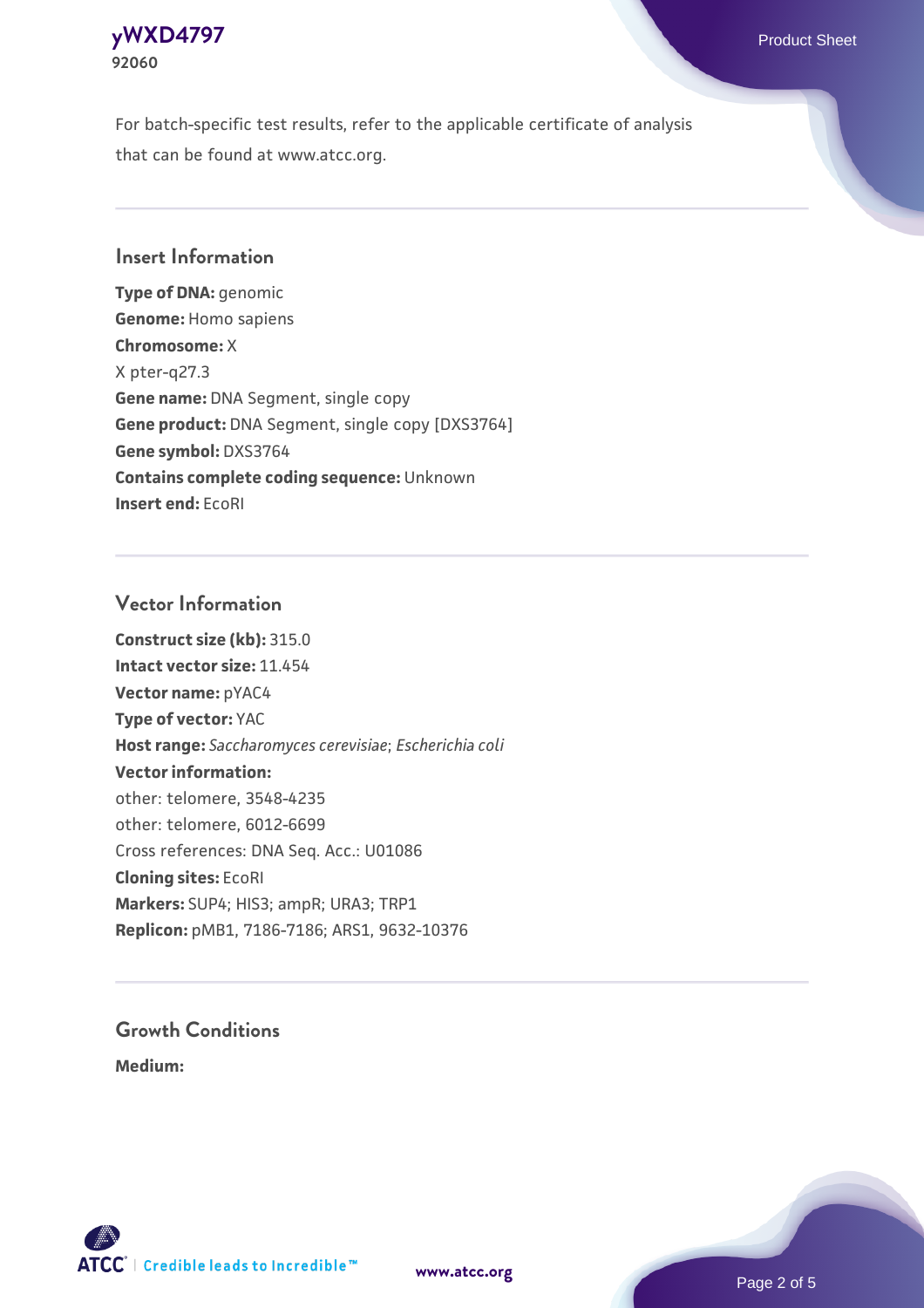**[yWXD4797](https://www.atcc.org/products/92060)** Product Sheet **92060**

[ATCC Medium 1245: YEPD](https://www.atcc.org/-/media/product-assets/documents/microbial-media-formulations/1/2/4/5/atcc-medium-1245.pdf?rev=705ca55d1b6f490a808a965d5c072196) **Temperature:** 30°C

#### **Notes**

More information may be available from ATCC (http://www.atcc.org or 703- 365-2620).

### **Material Citation**

If use of this material results in a scientific publication, please cite the material in the following manner: yWXD4797 (ATCC 92060)

### **References**

References and other information relating to this material are available at www.atcc.org.

#### **Warranty**

The product is provided 'AS IS' and the viability of ATCC® products is warranted for 30 days from the date of shipment, provided that the customer has stored and handled the product according to the information included on the product information sheet, website, and Certificate of Analysis. For living cultures, ATCC lists the media formulation and reagents that have been found to be effective for the product. While other unspecified media and reagents may also produce satisfactory results, a change in the ATCC and/or depositor-recommended protocols may affect the recovery, growth, and/or function of the product. If an alternative medium formulation or reagent is used, the ATCC warranty for viability is no longer

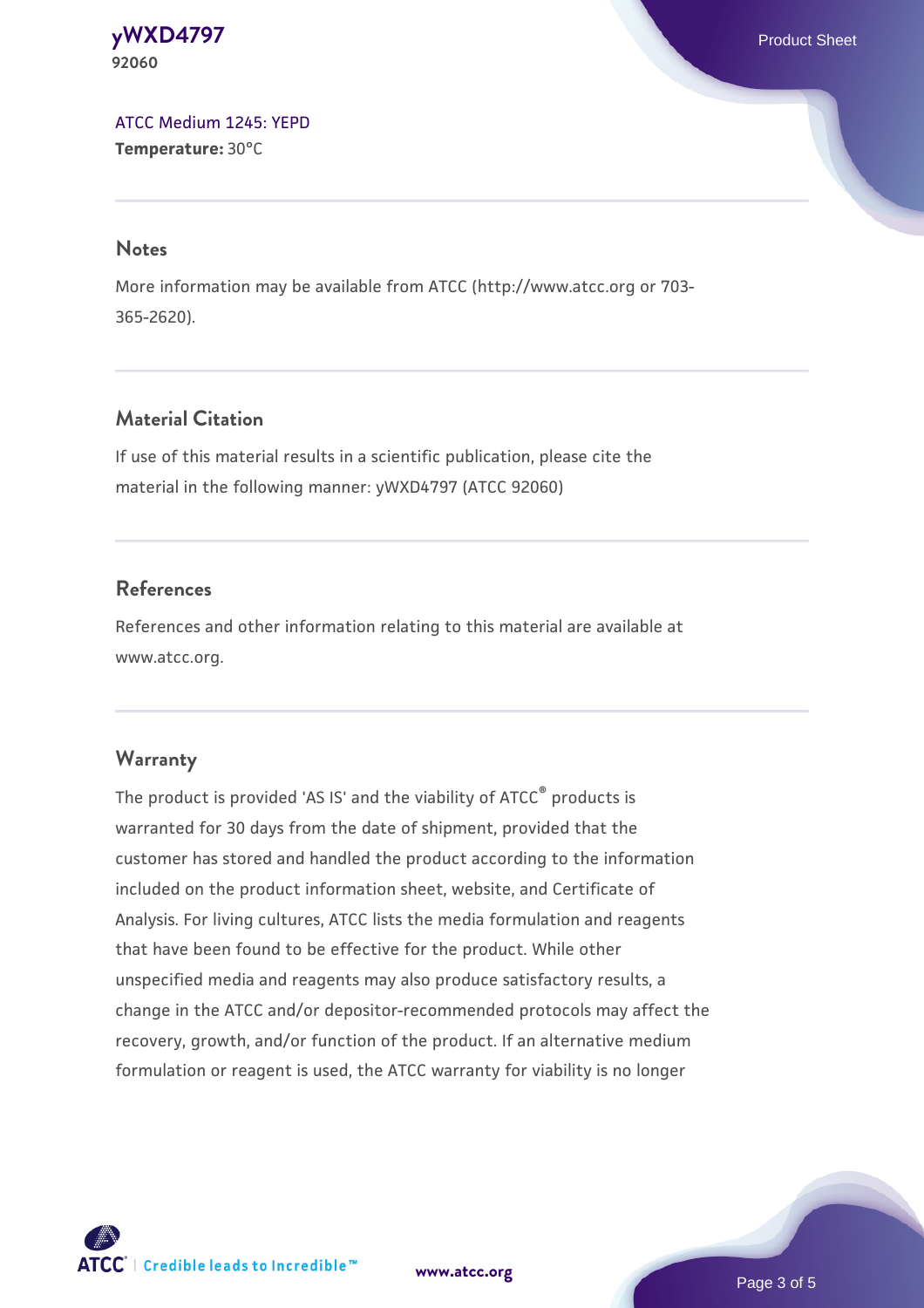**[yWXD4797](https://www.atcc.org/products/92060)** Product Sheet **92060**

valid. Except as expressly set forth herein, no other warranties of any kind are provided, express or implied, including, but not limited to, any implied warranties of merchantability, fitness for a particular purpose, manufacture according to cGMP standards, typicality, safety, accuracy, and/or noninfringement.

#### **Disclaimers**

This product is intended for laboratory research use only. It is not intended for any animal or human therapeutic use, any human or animal consumption, or any diagnostic use. Any proposed commercial use is prohibited without a license from ATCC.

While ATCC uses reasonable efforts to include accurate and up-to-date information on this product sheet, ATCC makes no warranties or representations as to its accuracy. Citations from scientific literature and patents are provided for informational purposes only. ATCC does not warrant that such information has been confirmed to be accurate or complete and the customer bears the sole responsibility of confirming the accuracy and completeness of any such information.

This product is sent on the condition that the customer is responsible for and assumes all risk and responsibility in connection with the receipt, handling, storage, disposal, and use of the ATCC product including without limitation taking all appropriate safety and handling precautions to minimize health or environmental risk. As a condition of receiving the material, the customer agrees that any activity undertaken with the ATCC product and any progeny or modifications will be conducted in compliance with all applicable laws, regulations, and guidelines. This product is provided 'AS IS' with no representations or warranties whatsoever except as expressly set forth herein and in no event shall ATCC, its parents, subsidiaries, directors, officers, agents, employees, assigns, successors, and affiliates be liable for indirect, special, incidental, or consequential damages of any kind in connection with or arising out of the customer's use of the product. While reasonable effort is made to ensure authenticity and reliability of materials on deposit, ATCC is not liable for damages arising from the misidentification or



**[www.atcc.org](http://www.atcc.org)**

Page 4 of 5